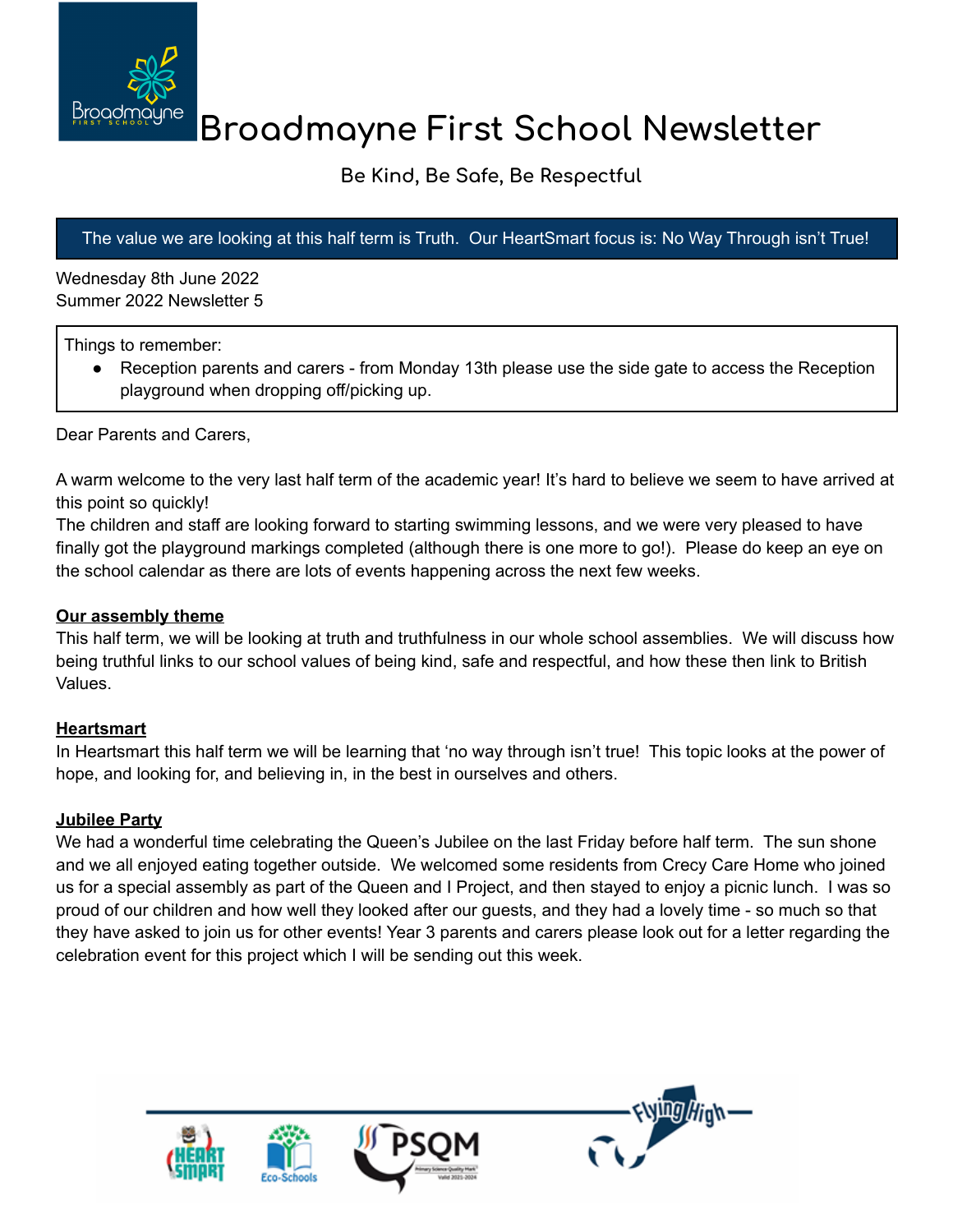

#### **Reception Entrance and Gate**

Parents and carers of Reception children, we will be moving back to our previous arrangement for dropping off and collecting children as from Monday 13th - please use the side gate (by the kitchen entrance) to both drop off and pick up, and wait in the Reception playground, rather than using the large gates.

#### **Staffing Update**

Parents and carers of Reception pupils may have noticed that Mrs Crumbleholme has been in class more than usual. Sadly, Mrs Bostock is unwell at the moment and can't be in - we are really grateful to Mrs Crumbleholme for stepping in to ensure continuity for our youngest children.

#### **After School Swimming Club**

It's that time of year when we welcome back the after school swimming club! This will be running from today, and then every Tuesday, Wednesday, Thursday and Friday until the end of term, weather permitting. The club costs £1.50 per session, there will be two sessions per afternoon - please let Sally or Kerry in the office know if you would like to attend a session, there is no need to book several sessions ahead (unless you wish to!). The after school swimming is prioritised for pupils of the school, but siblings are welcome if there is room. Please note that under 5s and any non swimmers must be accompanied in the water by an adult. Please also look out for FABS updates via their FaceBook page for the pool being open at the weekends.

#### **LAStheatre presents 'The Rascally Diner'**

A date for your summer holiday diary - the school will be hosting the following production on the school field on **Friday, 29th July at 11.30am**. Tickets are available form the Corner House Store, Tim Clayton or directly from Artsreach - contact information is on the flyer accompanying this email.

#### **Everybody clap your pans – it's time for** *The Rascally Diner!*

Cook up a stink as part of Rufus Skumskins O'Parsleys' kitchen crew or bring a pot to bang and ward off evil cakes in this fun-filled, messy performance about food.

Chef Rufus Skumskins O'Parsley is famous for creating some of the world's most disgusting dishes. (You might know him from the award-winning children's book *The Rascally Cake*, written by Jeanne Willis and Korky Paul).

Rufus went viral after baking a huge, human-eating cake from ingredients including snot, blubber and a cowpat. He only escaped being gobbled up by the gruesome gateau because he tasted awful - a result of his foul diet. For ten years now, Rufus has been on a mission to make everyone taste bad and protect them from the creature he cooked up...

Join LAStheatre for a show that gently explores food provenance, sustainability, and healthy eating in a silly, song-filled, riotous open-air performance. Touring Dorset with Artsreach, the county's touring arts charity. *Suitable 5+*

#### *Running time: 60mins no interval*

\* Please note that this is an outdoor event - dress for all weather and bring your own chair/blanket to sit on. **[www.artsreach.co.uk](http://www.artsreach.co.uk/)**

Yours faithfully, Mrs Collings